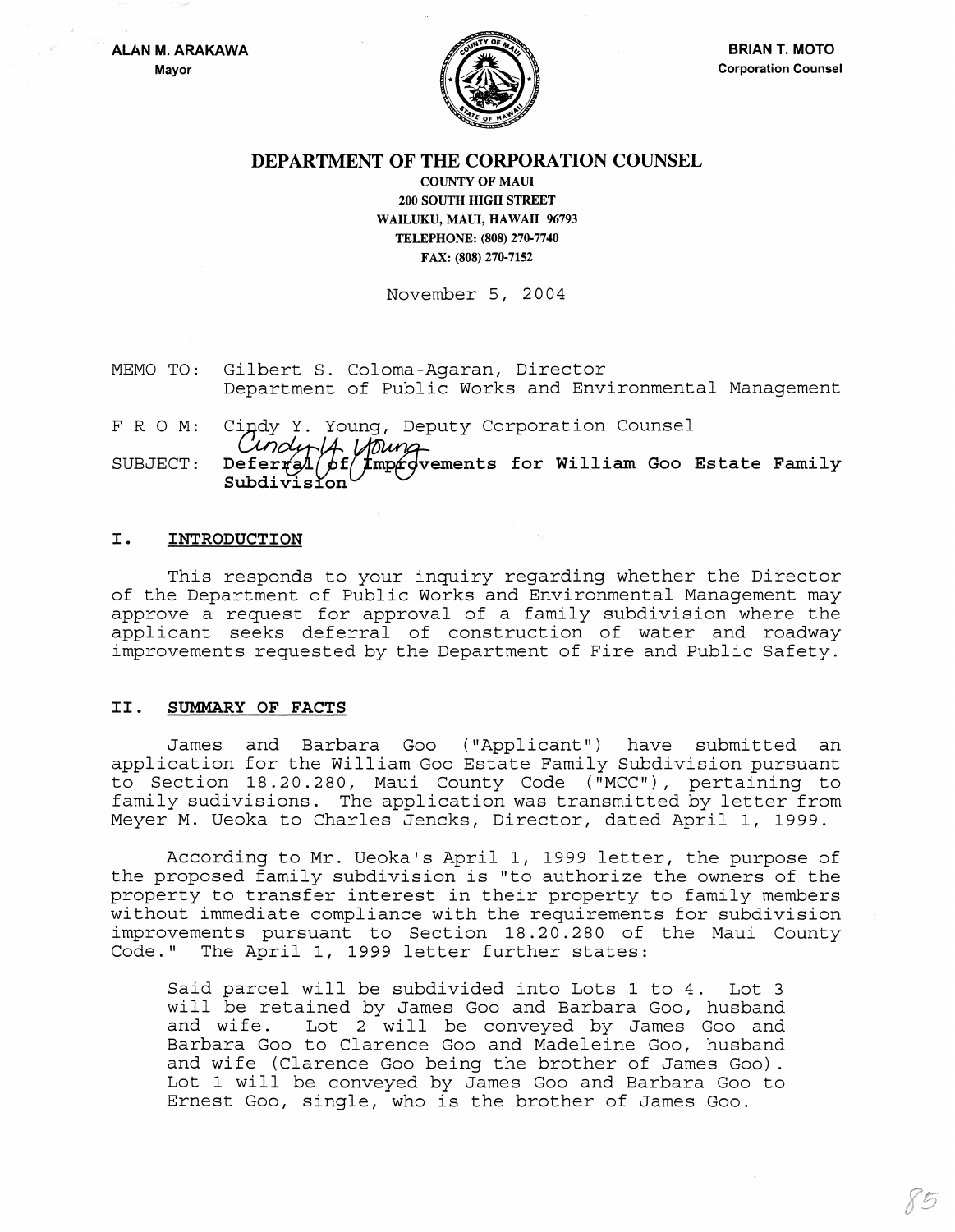The Applicant has submitted a map of the proposed subdivision, a copy of the deed to the property, copies of birth certificates of the proposed transferees, James Goo, Clarence Goo, Ernest Goo, and Madeleine Goo, and the marriage certificate of James and Barbara To date, the Applicant has not submitted the agreement required by Section  $18.20.280(C)$ , MCC,<sup>1</sup> and the conveyance documents to the intended transferees required by Section  $18.20.280(D)$ , MCC<sup>2</sup>.

The map of the William Goo Estate Subdivision shows one existing house on the property. The house is located on Lot 3 of the proposed subdivision.

We have been informed by the Development Services Administration, Department of Public Works and Environmental Management, that the Applicant has met the criteria contained in Section 18.20.280(B), MCC, to qualify as a family subdivision.

The Department of Fire and Public Safety is of the position that the water and roadway improvements required under Chapter 16.04A, MCC, must be provided prior to final subdivision approval.

 ${}^{1}$ Section 18.20.280(C) provides:

The provisions of this section shall be implemented through an agreement between the department of public works, the department of water supply, the owners of the property and the transferee(s), and the conditions imposed by this section shall run with the land and shall bind and constitute notice to all subsequent grantees, assignees, mortgagees, lienors and other persons who claim an interest in the subject property. The agreement shall be in recordable form and recorded with the bureau of conveyances of the State of Hawaii or the land court of the State of Hawaii, or both. The subdivision map shows one single-family dwelling on Lot 3 of the proposed subdivision.

 $2$ Section 18.20.280(D) provides:

The conveyance document  $(s)$  to the intended transferee  $(s)$ shall be submitted to the county prior to final subdivision approval. The document  $(s)$  shall contain a reference to the agreement required by this section, including a specific reference to the prohibition on the issuance of building permits and water meters.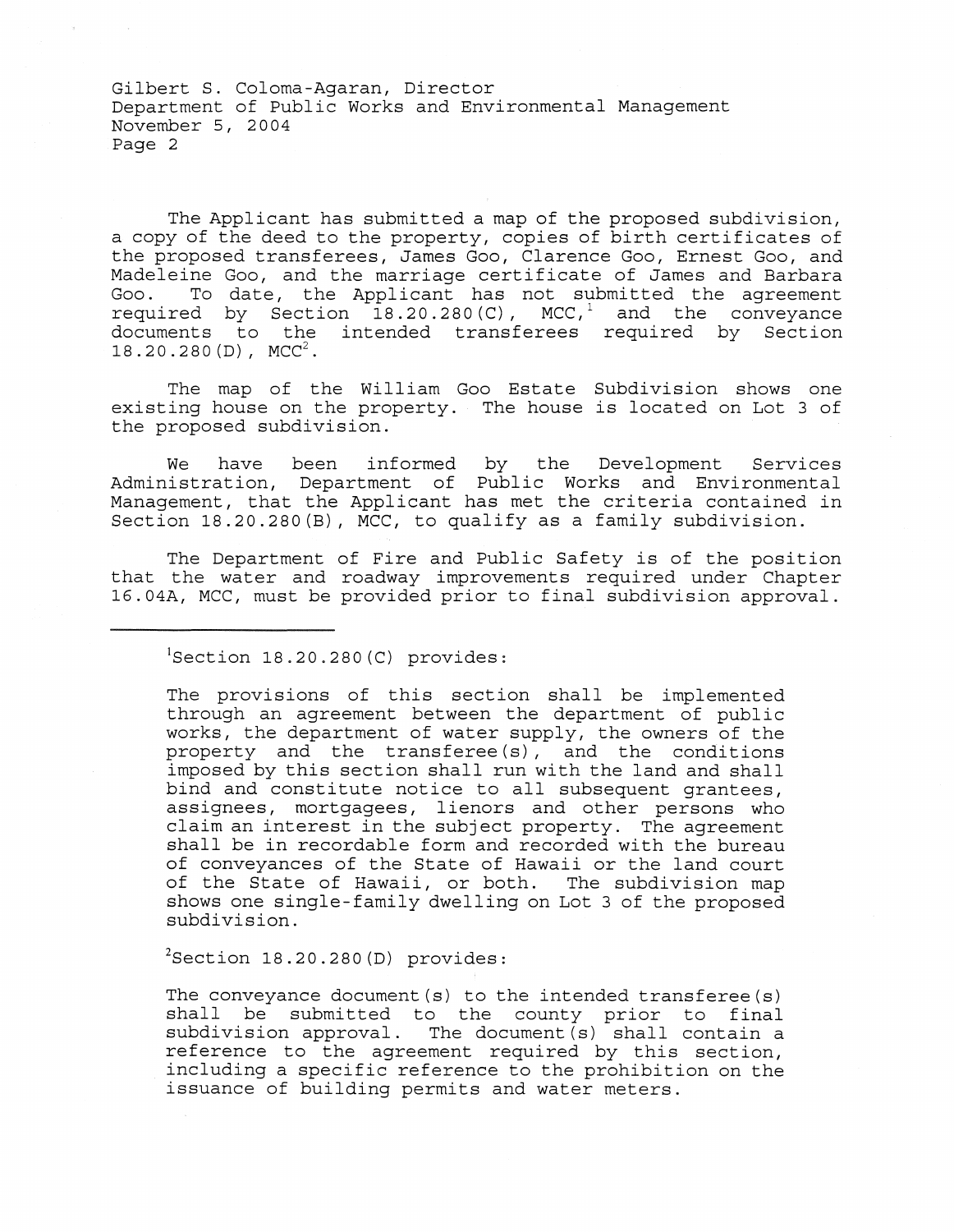In a letter to Glen Ueno dated October 24, 2002, Lt. Scott English, Fire Plans Examiner, stated:

At this time the Fire Prevention Bureau would request that a water supply for fire protection shall be provided prior to the location and construction of buildings. Water supply for fire protection shall have a minimum flow of 1000 gallons per minute for a two hour duration with hydrant spacing a maximum of 350 feet between<br>hydrants. Service roads to proposed properties shall Service roads to proposed properties shall have a clear width of 20 feet, all turns and required turnarounds shall have an outside turning radius of 40.5 feet.

However, Lance Nakamura has informed us that Lt. English has orally revised the Department of Fire and Public Safety's comments regarding water supply for fire protection. It is the Department of Fire and Public Safety's current position that the Department of Fire and Public Safety will not recommend approval of the subdivision unless water supply for fire protection is installed prior to final subdivision approval.

### **III. RELEVANT ORDINANCES**

Section 18.20.280, MCC, pertaining to family subdivisions, provides in relevant part:

A. Purpose. The purpose of this section is to authorize owners of property to transfer interests of their property to family members without immediate<br>compliance with the requirements for subdivision compliance with the requirements for improvements.

B. Deferral of Subdivision Requirements. The director of public works **shall approve a request for subdivision approval and temporarily defer subdivision requirements required by this chapter** for the sole and limited purpose of authorizing a transfer of interest or title from the subdivision applicants to the other person(s) under the following conditions:<br>1. The applicant must be an

The applicant must be an owner of real property who is:

a. A parent who intends to transfer property to a spouse or children; or<br>b. Siblings who intend to dive

Siblings who intend to divide among themselves property received from a parent or grandparent.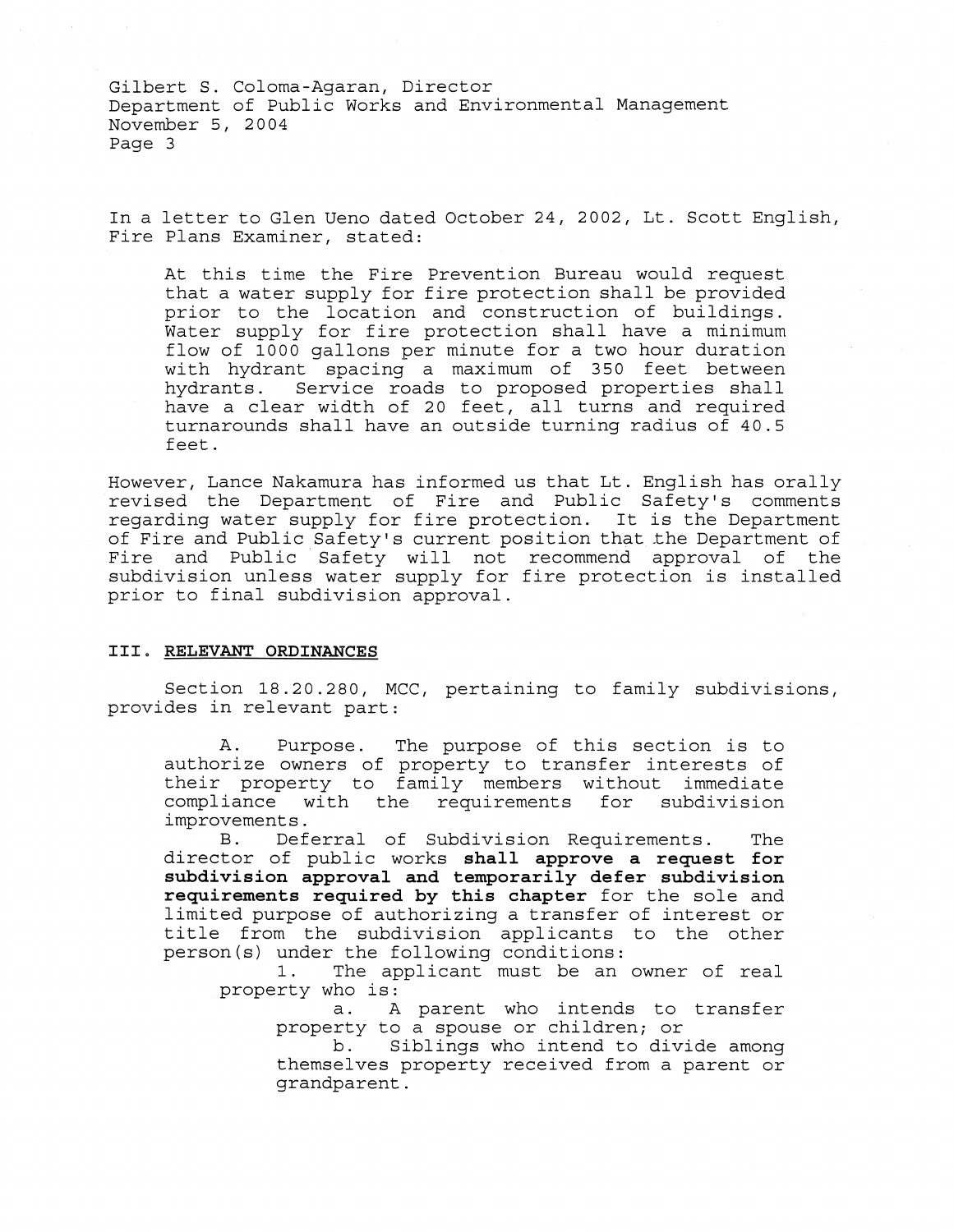> 2. The transfer shall be immediate and shall be limited to the following persons who are related to the applicant by blood, adoption or marriage: spouse, children, brothers and sisters. intended transferee(s) shall be designated by the applicant(s) at the time of the application. Proof of the relationship shall be required by the director of public works.<br>3. The purpose of t

> The purpose of the transfer shall not be to provide housing or other uses.

> 4. No building permit or additional water service shall be requested by the applicants,<br>transferees, subsequent grantees or vendees, transferees, subsequent grantees or assignees, lienors, or other persons claiming interest in the subject property without full compliance with all subdivision requirements then in effect and all rules of the department of water<br>supply; compliance with the subdivision compliance requirements and the rules of water supply shall mean compliance relative to the parcel of land prior to subdivision and not to the parcels created pursuant to the deferral granted by this section. The director of public works shall not issue a building permit, and the director of water supply shall not approve of water service, for the subject property or any subdivided parcel thereof unless the requirements set forth in this chapter are fully complied with. (Emphasis added.)

Section 10.601(a), Uniform Fire Code, states, in part:

(a) General. An approved water supply capable of supplying the required fire flow for fire protection shall be provided to all premises upon which facilities, buildings or portions of buildings are hereafter constructed or moved into or within the jurisdiction. (Emphasis added.)

Section 10.401(b), Uniform Fire Code, states, in part:

(b) Where Required. Fire apparatus access roads shall be provided for every facility, building or portion of a building hereafter constructed or moved into or within the jurisdiction... (Emphasis added.)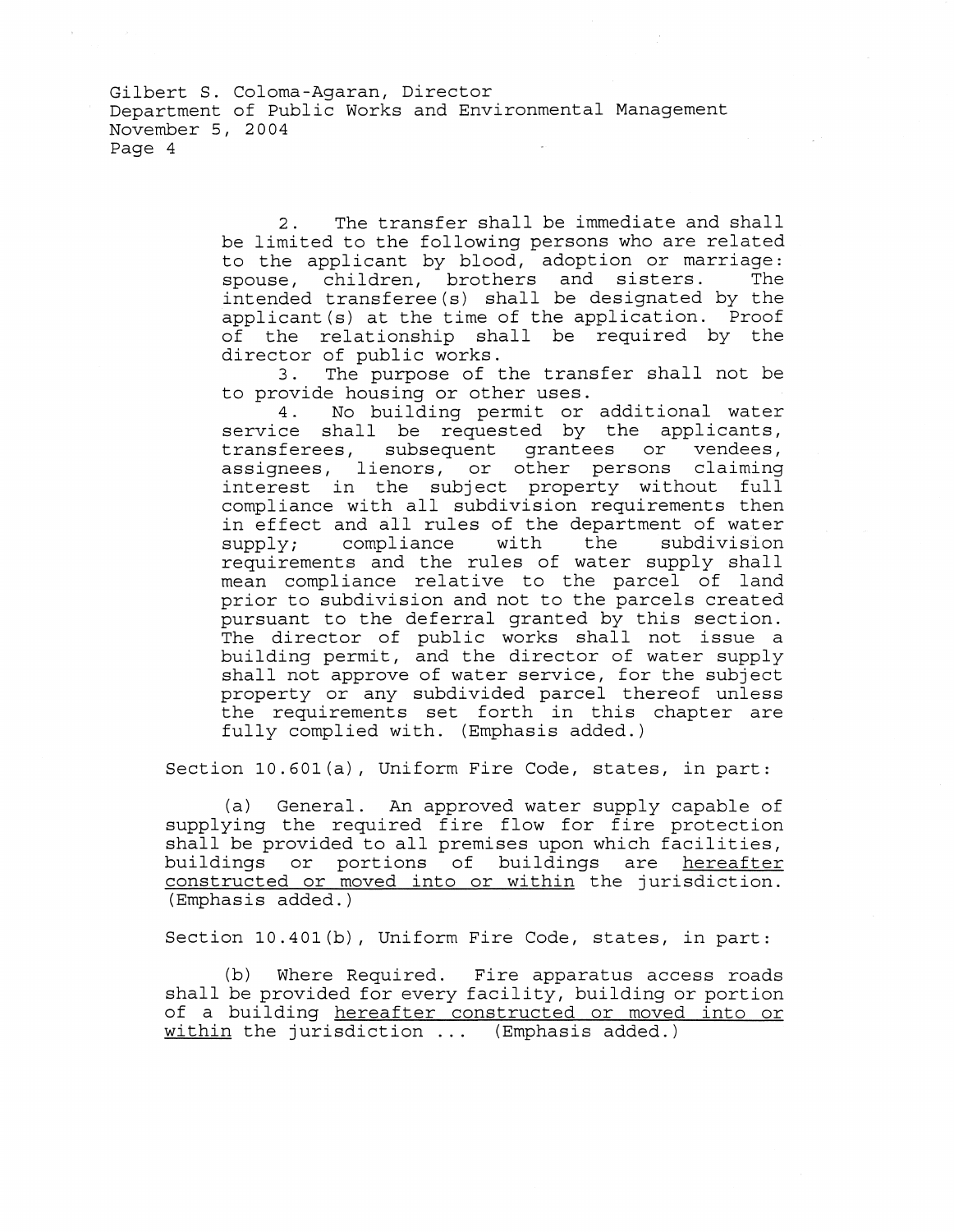Section 10.401(m), Uniform Fire Code, states:

(m) Plans. Plans for fire apparatus access roadways shall be submitted to the fire department for<br>review and approval prior to construction. (Emphasis review and approval prior to construction. added. )

Section 16.04A.611, MCC, states:

**16.04A.611 NFPA 1141, Standard for fire protection in planned groups, incorporated.** National Fire Protection Association 1998 Edition of NFPA 1 1 4 1, Standard for Fire Protection in Planned Building Groups, is adopted. (Emphasis supplied.)

Chapter 2, National Fire Protection Association 1998 Edition of NFPA 1141, Standard for Fire Protection in Planned Building . Groups, defines "planned building groups" as follows:

Planned Building Groups. Multiple structures constructed on a parcel of land, excluding farmland, under the ownership, control, or development by an individual, a corporation, a partnership or firm.

Section 4-1.1, National Fire Protection Association 1998 Edition of NFPA 1141, Standard for Fire Protection in Planned Building Groups, states:

Means of access for fire department apparatus shall consist of roadways, fire lanes, parking lot lanes, or a combination thereof, and shall be provided to all structures.

Section 4-1.2, National Fire Protection Association 1998 Edition of NFPA 1141, Standard for Fire Protection in Planned Building Groups, states:

Access to the property of a planned building group shall be provided by a minimum of two distinctly separate routes of ingress and egress, each located as remotely from the other as possible.

Section 7-2.1, National Fire Protection Association 1998 Edition of NFPA 1141, Standard for Fire Protection in Planned Building Groups, states: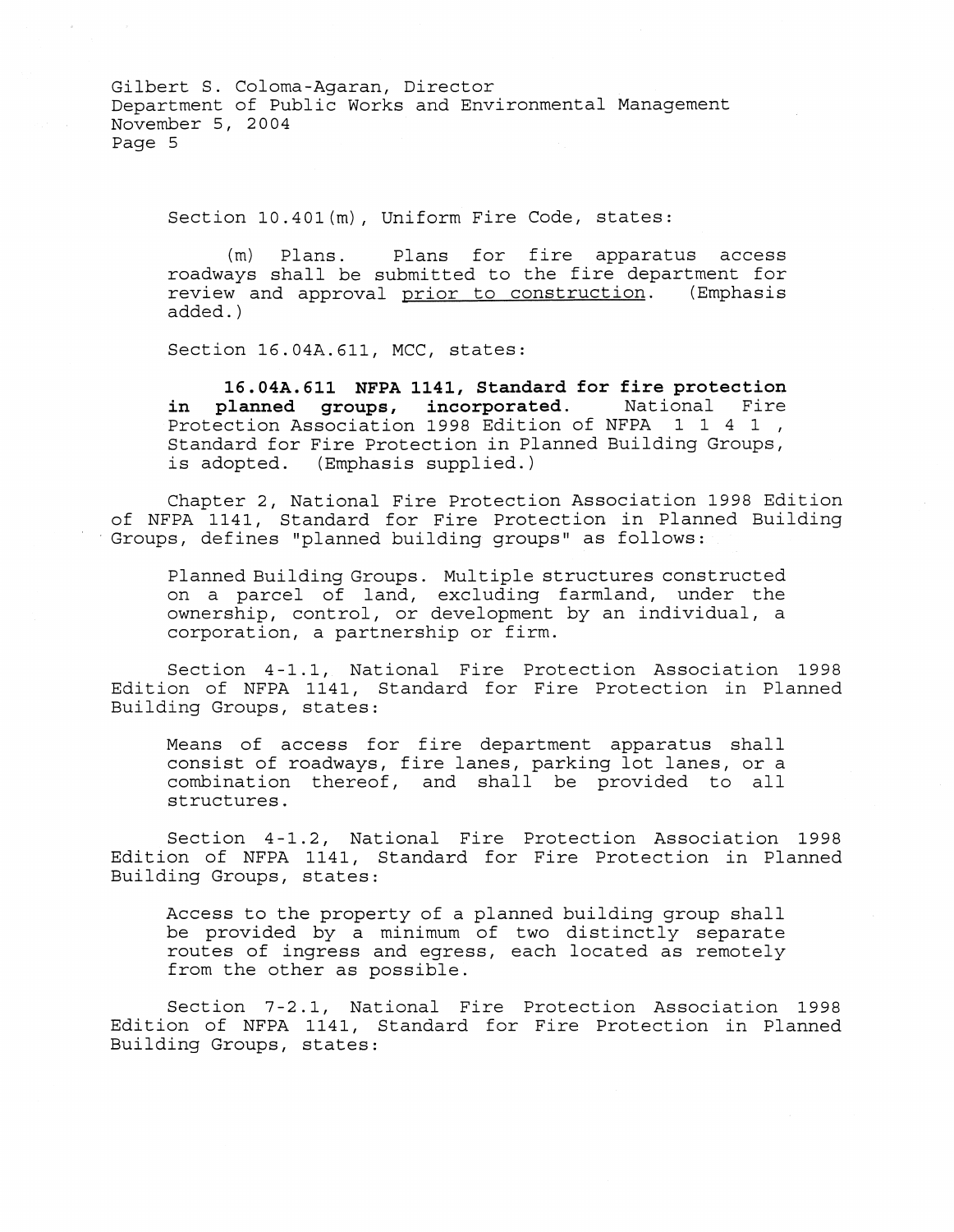When the infrastructure is being installed, and prior to the location and construction of buildings or portions thereof, the water supply for fire protection, either temporary or permanent and acceptable to the authority having jurisdiction, shall be made available prior to delivery of combustible materials.

Section A-1-2, Appendix A, National Fire Protection Association 1998 Edition of NFPA 1141, Standard for Fire Protection in Planned Building Groups, states:

The requirements of this standard can be used for developments having distinguished features similar to planned building groups including but not limited to subdivisions, recreations camps, and farms.

# IV'~' **ANALYSIS**

Section 18.20.280, MCC, requires the Director of Public Works and Environmental Management to temporarily defer subdivision requirements imposed under Chapter 18.20, MCC,<sup>3</sup> for family subdivisions that meet the criteria set forth in Section 18.20.280(B), MCC. Under Section 18.20.280(B), MCC, the Director of Public Works and Environmental Management has no discretion to require completion of improvements prior to final subdivision approval for applications qualifying for treatment as family subdivisions. Section 18.20.280, MCC, does not, however, preclude the Department of Public Works and Environmental Management from requiring completion of improvements required under Chapter 16. 04A, MCC, prior to the issuance of a building permit.<sup>4</sup>

3Subdivision requirements imposed under Chapter 18.20, MCC, include road improvements, street name and traffic signs, street lights, sidewalks, curbs and gutters, driveways, pedestrian ways, traffic calming elements, rights-of-way, and drainage, but do not expressly include fire safety improvements referenced in the National Fire Protection Association 1998 Edition of NFPA 1141, Standard for Fire Protection in Planned Building Groups.

4Maui County Code Chapters 18.08 (pertaining to preliminary plat), 18.12 (pertaining to final plat), and 18.20 (pertaining to improvements), do not require Department of Fire and Public Safety approval of the subdivision plat. Rather, Section 18.08.090, MCC, provides: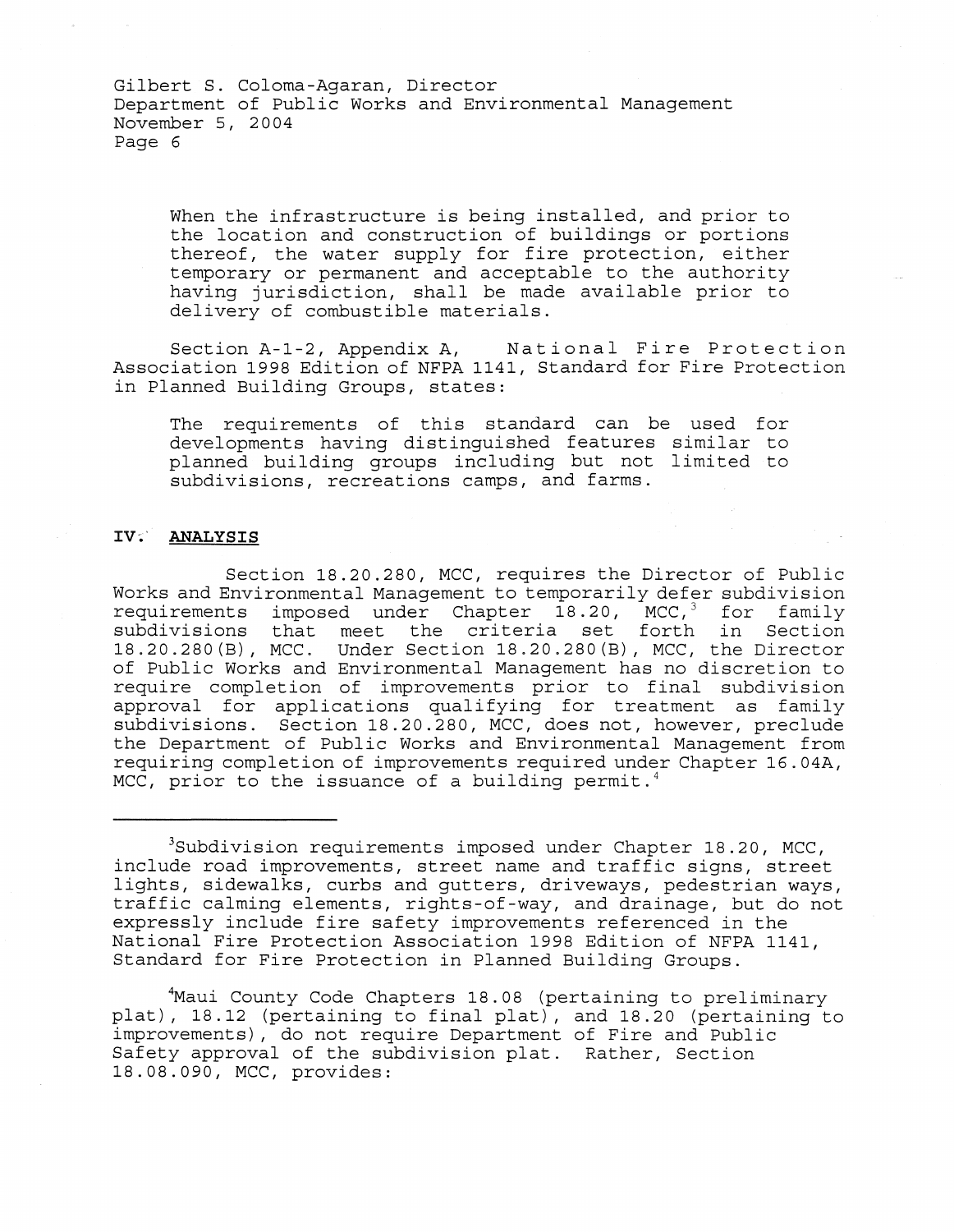It is questionable as to whether the William Goo Estate Family Subdivision is a "planned building group", as defined in Chapter 2, National Fire Protection Association 1998 Edition of NFPA 1141, Standard for Fire Protection in Planned Building Groups. The<br>property currently consists of one house, not "multiple property currently consists of one house, not structures", and no additional structures will be constructed prior to final subdivision approval. Further, although current owners, James and Barbara Goo, are obviously individuals, the lots in the William Goo Estate Family Subdivision will be owned separately by different parties (including James and Barbara Goo, Clarence and Madeleine Goo, and Ernest Goo), and not by "an individual, a corporation, a partnership or firm."

Indeed, other provisions of the Uniform Fire Code are consistent in requiring improvements prior to construction, not subdivision approval. For example, Sections 10.401(b) and 10.401(m), Uniform Fire Code, quoted above, regarding fire apparatus access roads, require that such roadways be reviewed, approved, and provided in conjunction with the proposed construction of a building or facility. Section 10.601(a), Uniform

A. Within five days after the information required in Sections 18.08.040 through 18.08.080 is submitted by the subdivider, the director shall furnish one copy of the preliminary plat and supplemental materials to the director of water supply, director of public works and sanitary engineer, and in addition, the district engineer, when a subdivision is adjacent to a state highway or proposed state highway.<br>B. The officers listed in subsection A

The officers listed in subsection A of this section shall review the preliminary plat and indicate their approval or recommendation thereon within the time limit established by the director.

Additionally, Section 18.20.180, MCC, provides in relevant part:

When the construction drawings and specifications bear the approval of the [planning] director, the director of public works, the director of water supply, the sanitary engineer and the district engineer as required under Section 18.20.150 through 18.20.170 the subdivider may proceed with construction of the improvements and utilities. After completion of same in accordance with the requirements of this title, the director shall grant approval for recordation of his final plat.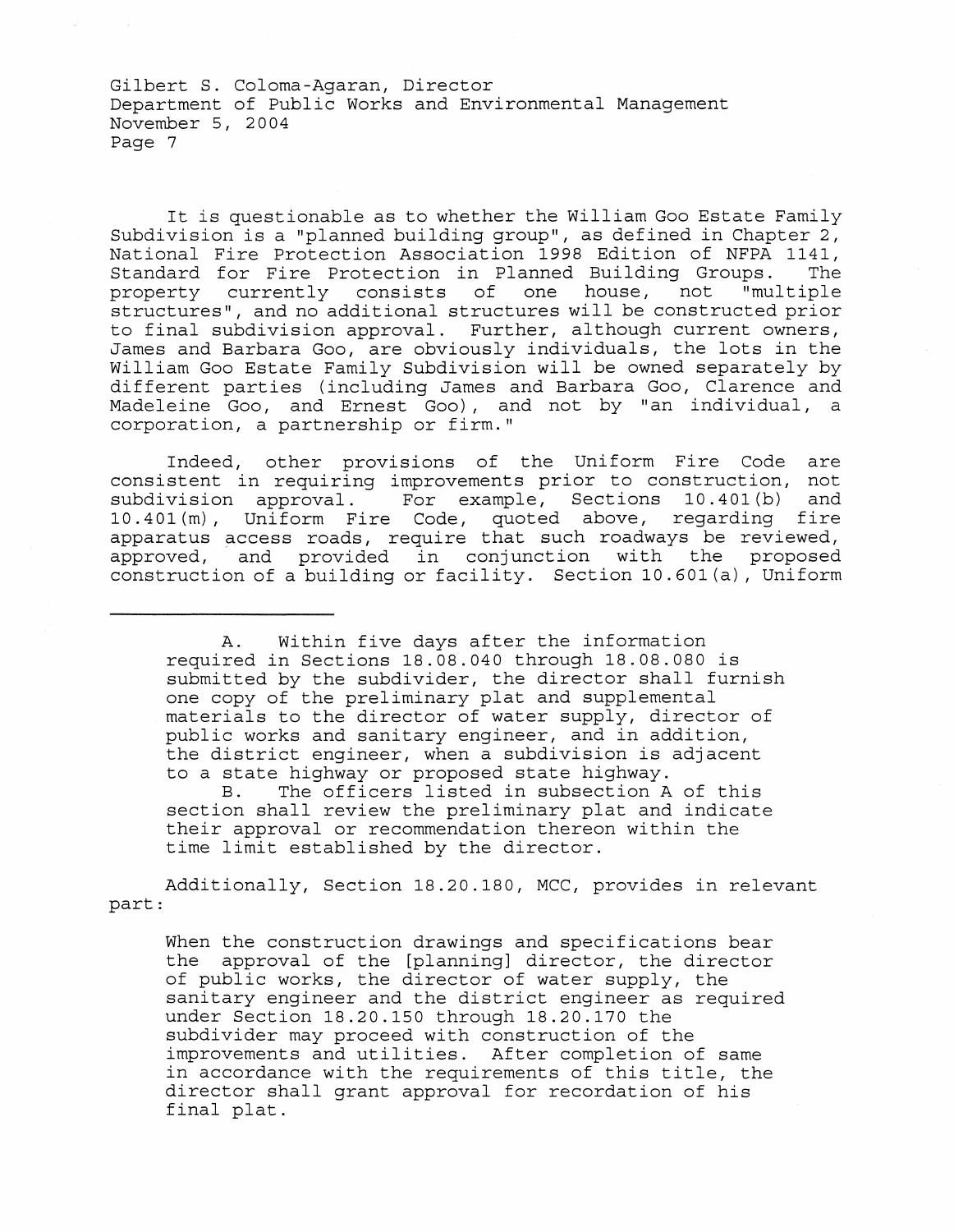Fire Code, quoted above, requires that water supply for fire protection be provided "to all premises upon which facilities, buildings or portions of buildings are hereafter constructed or moved **into ... "** 

Even assuming, for the sake of argument, that the William Goo Estate Family Subdivision is a "planned building group", we do not believe, for the reasons discussed below, that fire-related improvements would be required prior to subdivision approval.

The requirement that "[a]ccess to the property of a planned building group shall be provided by a minimum of two distinctly separate routes of ingress and egress, each located as remotely from the other as possible", as set forth in Section 4 -1.2, National Fire Protection Association 1998 Edition of NFPA 141, Standard for Fire Protection in Planned Building Groups, is not triggered by the mere subdivision of property without the building of structures on the subdivided property. Further, the requirement relating to access for fire department apparatus in Section 4-1.1, National Fire Protection Association 1998 Edition of NFPA 141, Standard for Fire Protection in Planned Building Groups, applies to "structures", and not to the subdivision of land without any associated construction. Further, water supply for fire protection is required for a planned building group "prior to delivery of combustible materials" and "prior to the location and construction of buildings or portions thereof."<sup>5</sup>

The only reference to subdivisions in the Uniform Fire Code is in Section A-1-2, Appendix A, National Fire Protection Association 1998 Edition of NFPA 1141, Standard for Fire Protection in Planned Building Groups, which states:

The requirements of this standard can be used for developments having distinguishing features similar to planned building groups including but not limited to subdivisions, recreation camps, and farms.

In this context, the term "subdivisions" refers to developed subdivisions and would not include the mere subdivision of land without any associated construction of buildings or structures. Section A-1-2, Appendix A, National Fire Protection Association 1998 Edition of NFPA 1141, Standard for Fire Protection in Planned Building Groups, supports an interpretation that the term

 $5$ See, Section 7-2.1, National Fire Protection Association 1998 Edition of NFPA 141, Standard for Fire Protection in Planned Building Groups.